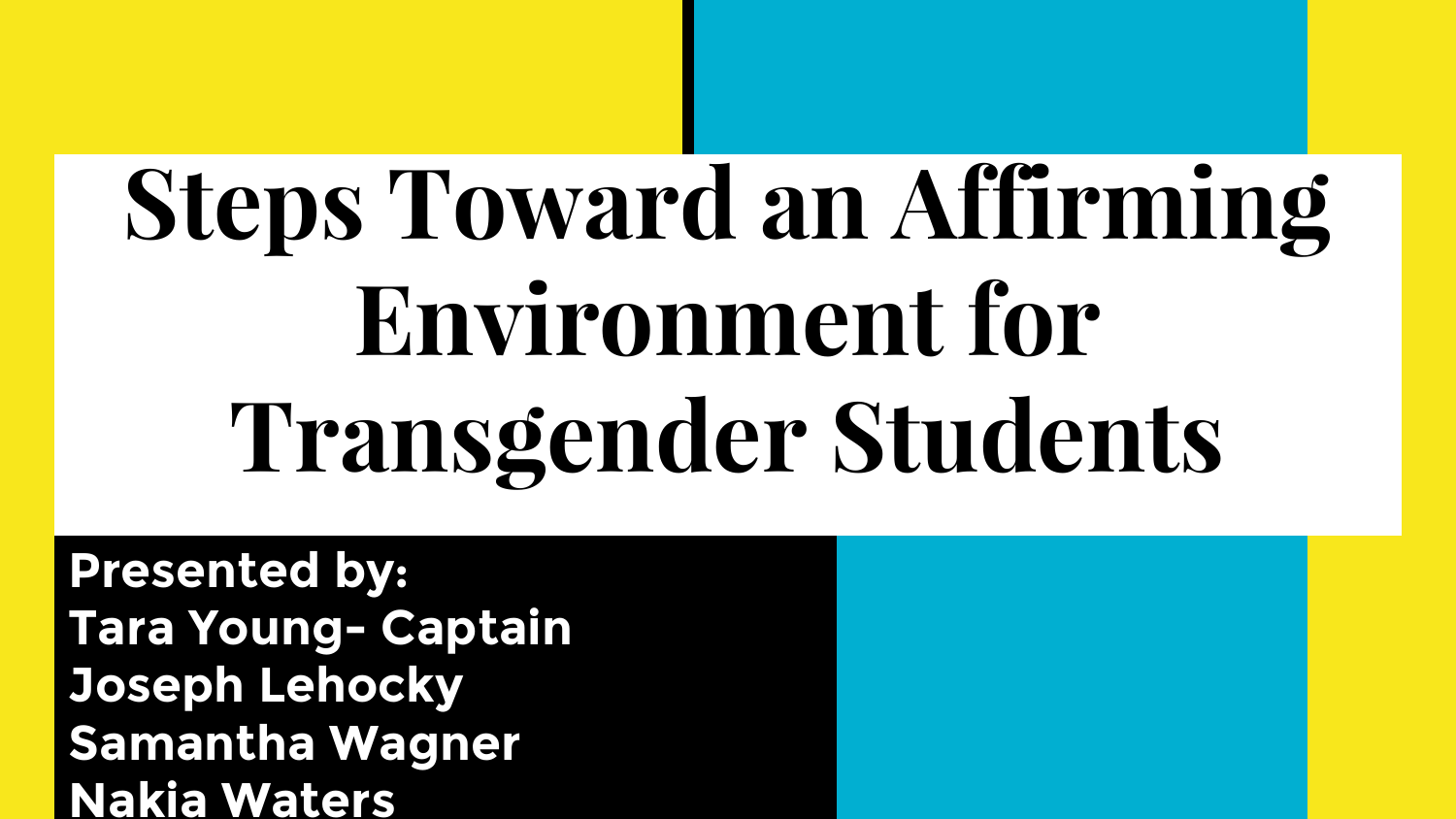# **Background**

According to the Gay, Lesbian, & Straight Education Network(GLSEN), "55.5% of LGBT students felt unsafe at school because of their sexual orientation, and 37.8% because of their gender expression." In the GLSEN 2013 National School Climate Survey, students ages 13-21 recounted incidents of being both physically and verbally harassed/assaulted. The rate of absences of this student demographic is linked to this harassment. Students have reported avoiding gender specific spaces such as locker rooms and restrooms due to fear for their safety or fear of discrimination. Forty-two percent of transgender students have been barred from using their affirming name. Transgender students have also been prevented from using the bathrooms of the gender with which they identify. A negative school climate has a great impact on a student's education. Creating a welcoming environment for transgender students will allow them to focus on their success in academics and beyond.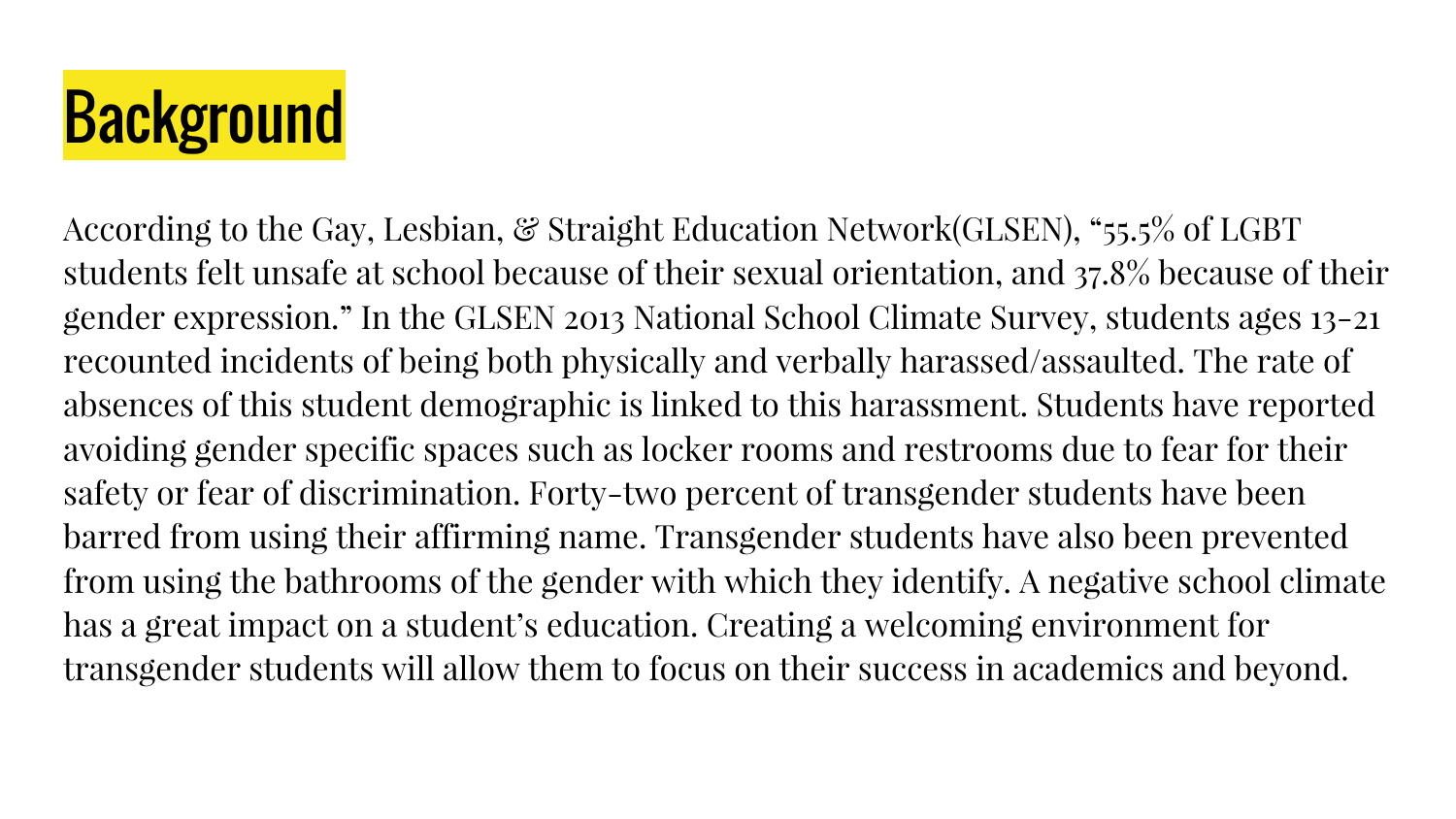# Campus Climate

The current campus climate of many universities across the country have been faced with various issues surrounding diversity and underrepresented students. Although Centrist College has reported no significant problems concerning this student demographic, we wish to be proactive in the matter of inclusion of all students. While all elements concerning diversity and inclusion are important, Centrist College will first focus on ensuring that the campus is both inclusive and welcoming to their transgender population.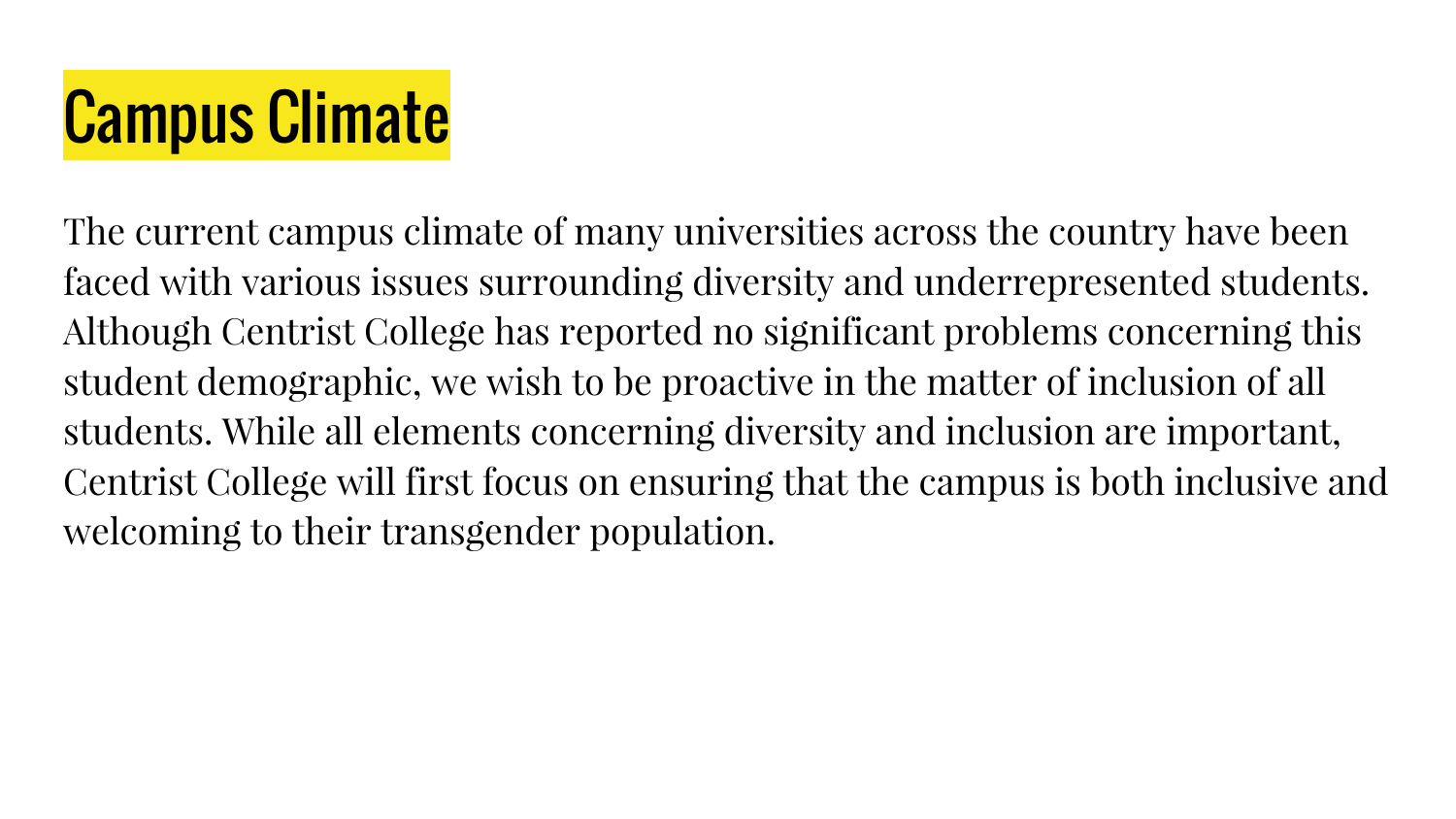## Current Programs

- Availability of gender inclusive housing
- "Preferred Name" campaign which allows students to update their official school record with their affirming name and pronouns
- Availability of gender inclusive restrooms
- Optional "Safe Zone" training is available to interested faculty and staff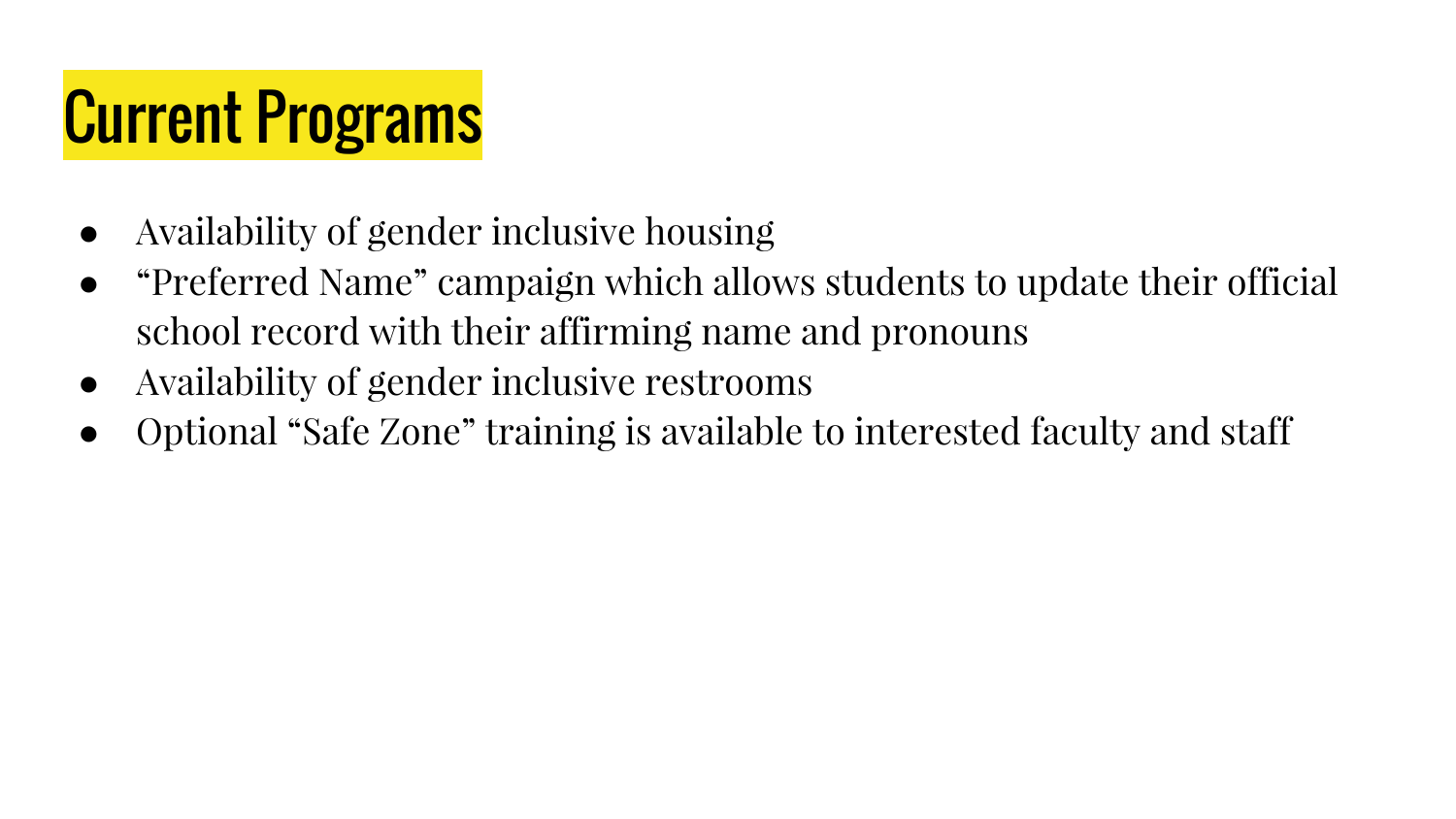## What Can We Do Better?

While Centrist College has a good foundation for an inclusive campus, there are some additional steps we can take to improve our inclusionary environment.

The following are goals and objectives we identified as crucial to achieving our vision for an inclusionary campus climate.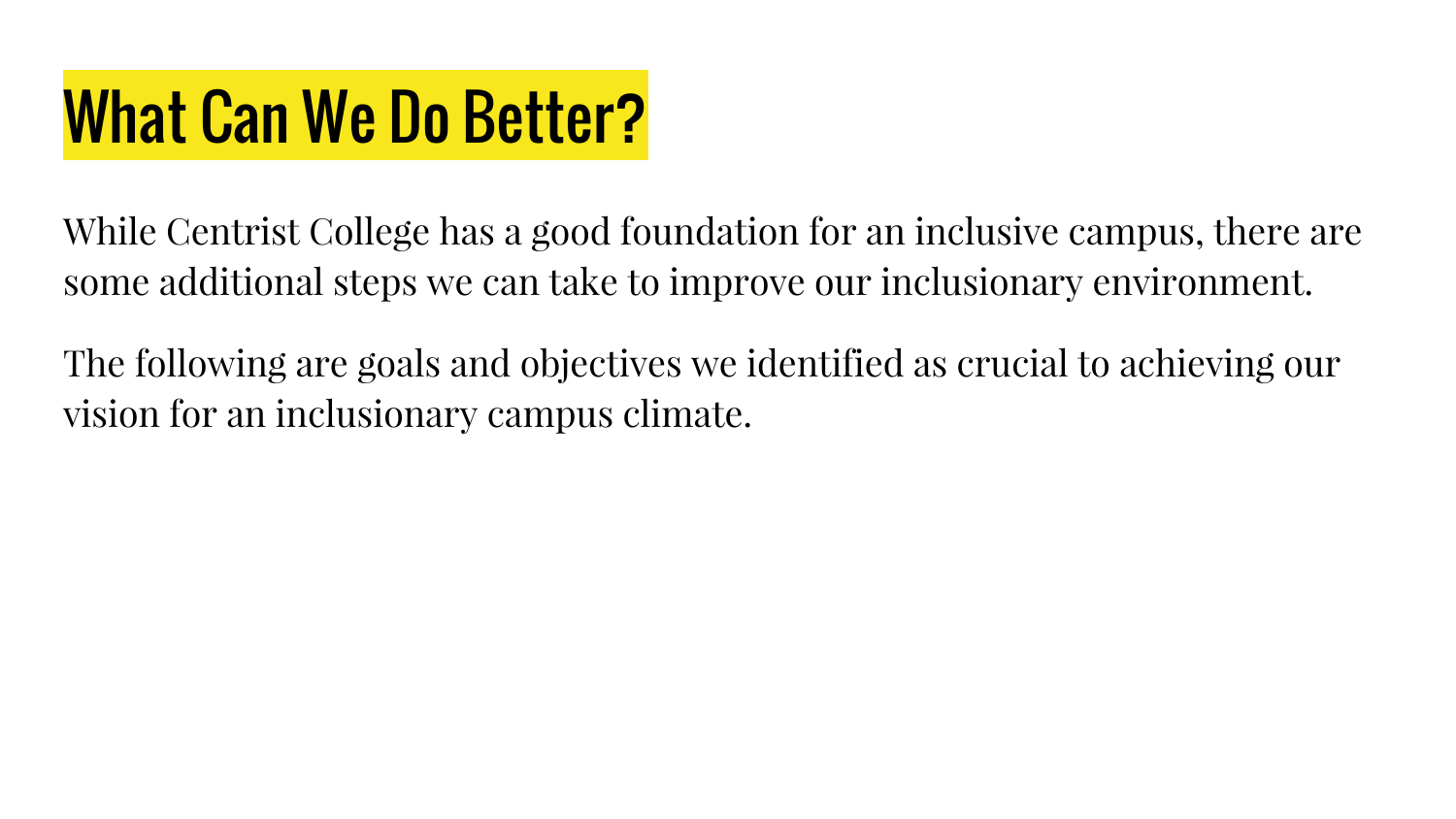## Goals and Objectives

- 1) Expand educational resources available to everyone at Centrist College regarding transgender issues.
- 2) Create a more inclusive and welcoming environment for transgender and non-binary students.
- 3) Educate faculty and staff about creating inclusive spaces for individuals who self-identify as transgender and non-binary students, faculty, and staff.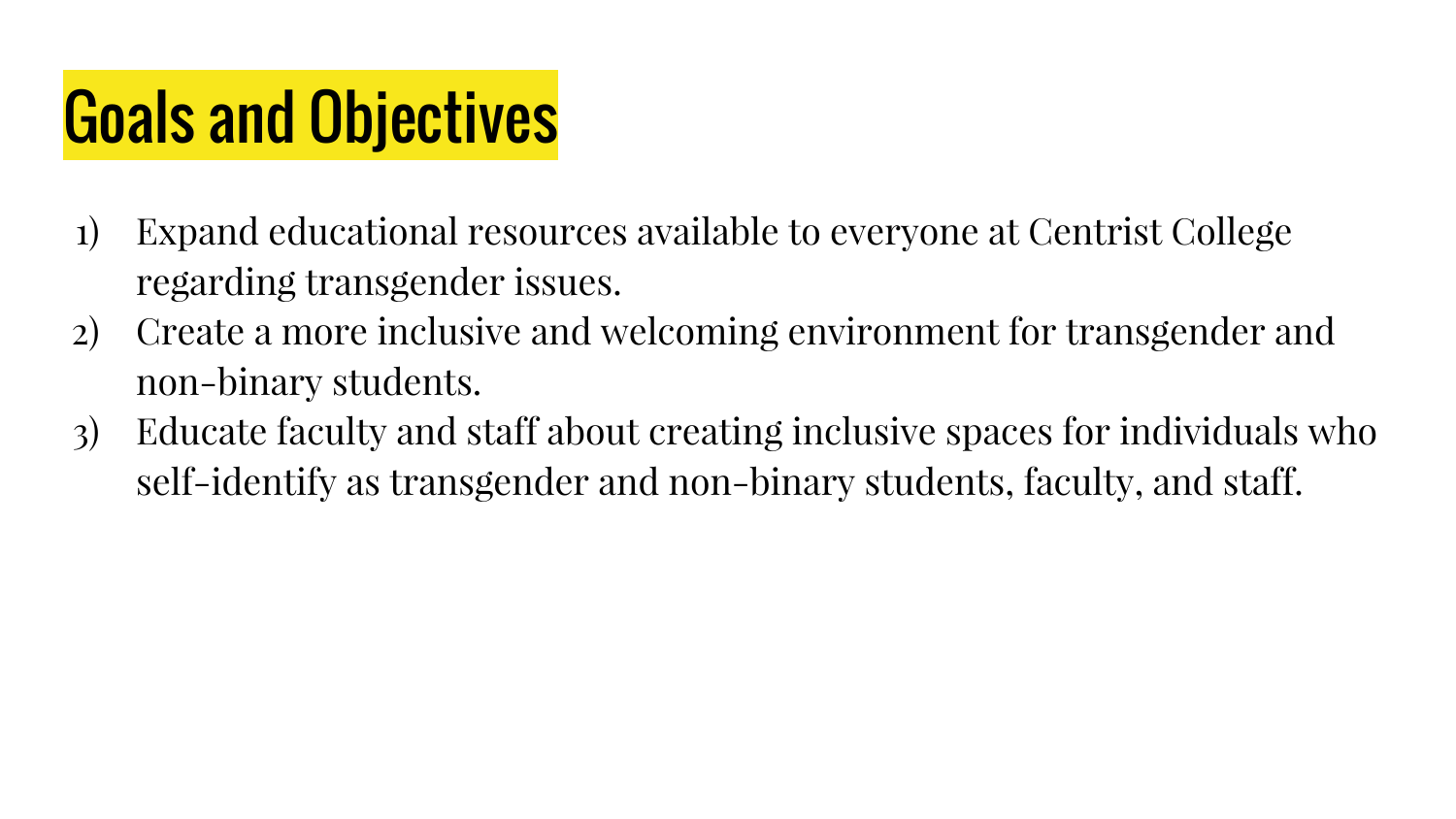## Action Plan- Trans 101 workshop

Action: Create a Trans 101 workshop mandatory for all current employees and new hires going forward.

Purpose: Review basic information about what it means to be transgender and non-binary (affirming name and pronouns), the intersectionality of identities (sexual orientation, race, socioeconomics, etc.), and address possible microaggressions they may commit.

Cost: \$- minimal, after the initial training, the Trans 101 workshop could be completed with new hire orientation.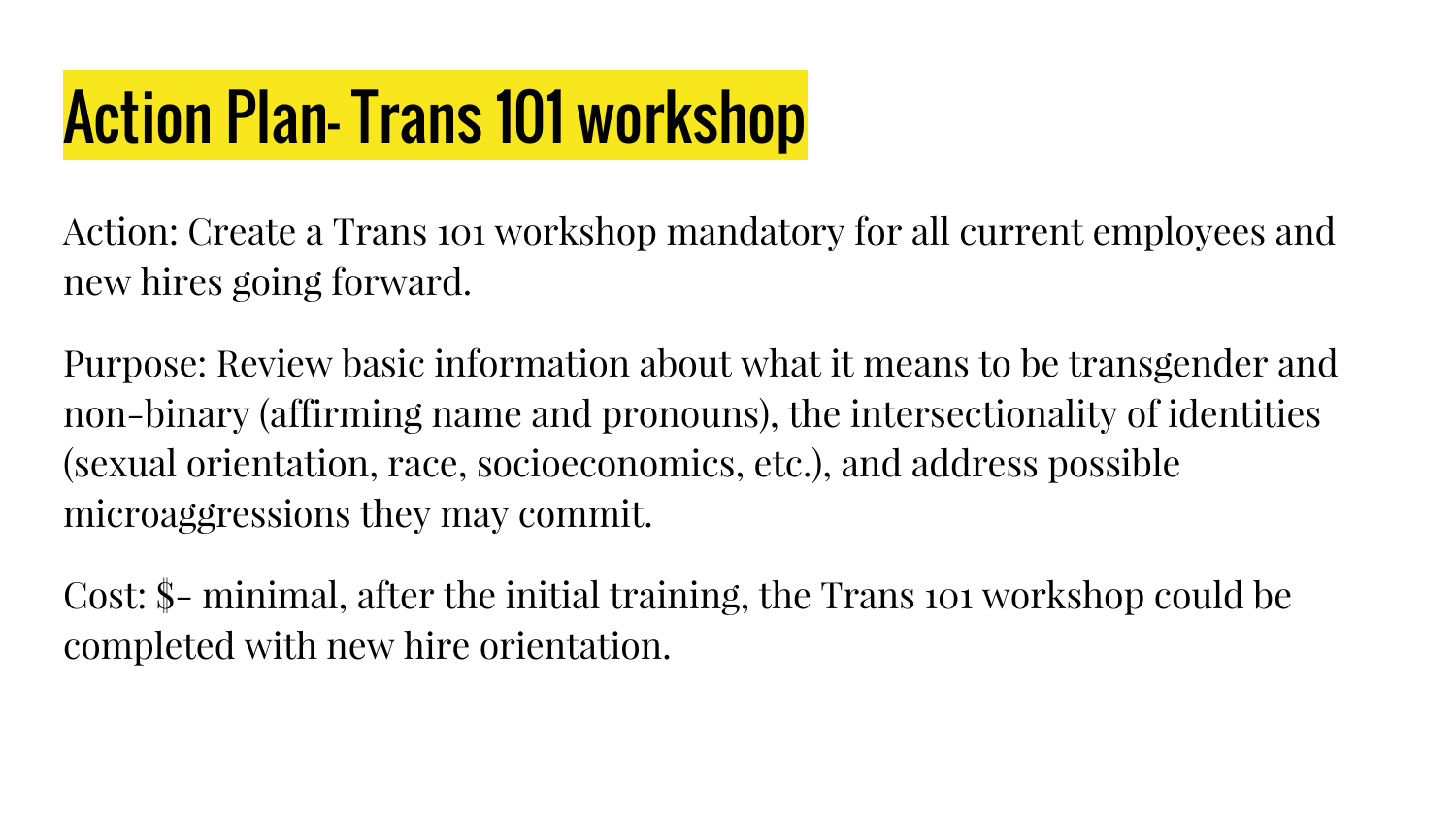# Action Plan- Continual Staff Training

Action: Include a speaker who addresses transgender issues during bi-annual staff training.

Purpose: To keep the staff educated on the most relevant and current issues affecting transgender individuals.

Cost: \$\$- reasonable, we want to bring in top speakers in the field, in addition to knowledgeable staff members.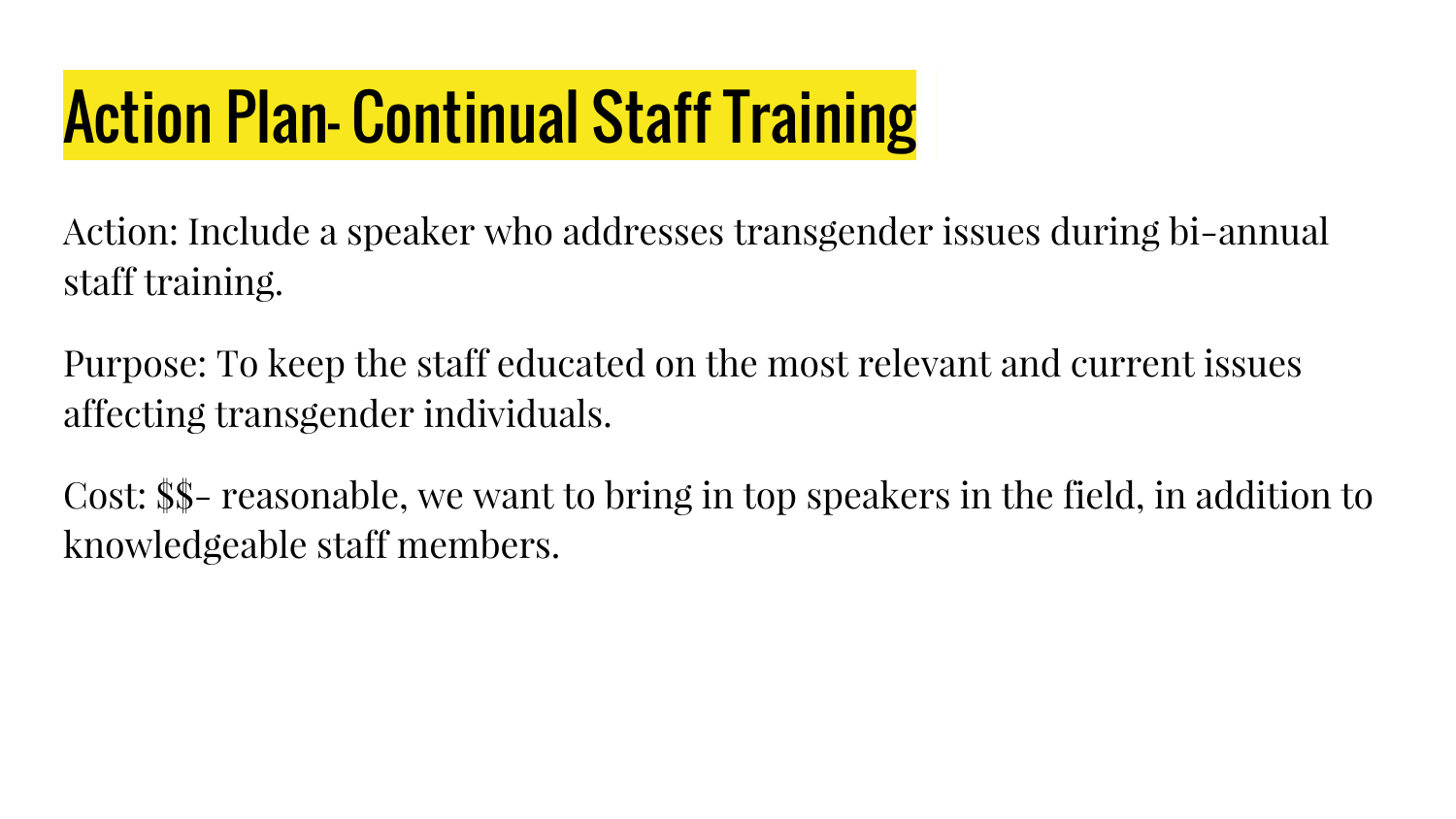#### Action Plan- Trans 101 at Student Orientation

Action: Have a section of new student orientation designated to talk about transgender identities and resources available on campus.

Purpose: To educate those who don't know about transgender identities before they interact with someone who does identify as transgender on campus. Also, to offer resources to those who may be transgender without specifically singling them out.

Cost: \$- minimal, this should be in addition to an existing orientation session on LGBQ+ information and resources for students who self-identify within the community.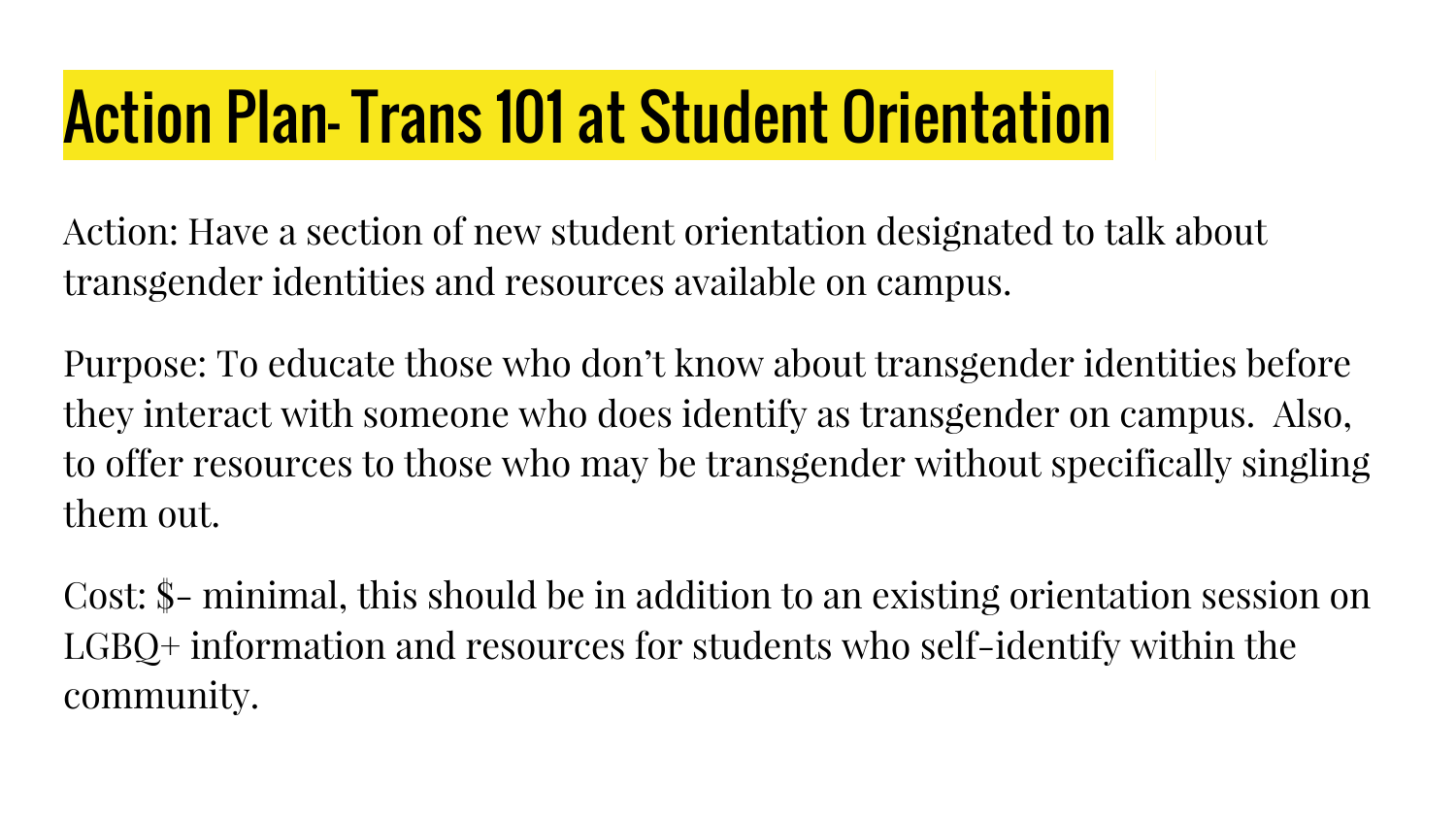#### Action Plan- Department Inclusion Review

Action: Have all departments on campus review their resources (print and online) to verify they're inclusive for transgender and non-binary individuals, including any resources targeted toward students, in human resources, and etc.

Purpose: Confirming that all departments on campus are using transgender inclusive language will help affirm transgender students presence on campus. Student manuals that have a clearly defined code of conduct for both online and real-world interactions between students, faculty, and staff will set standards of behavior and concise consequences if not followed.

Cost: \$- minimal, after the initial review of all current materials, anything new that is published should be verified for inclusivity.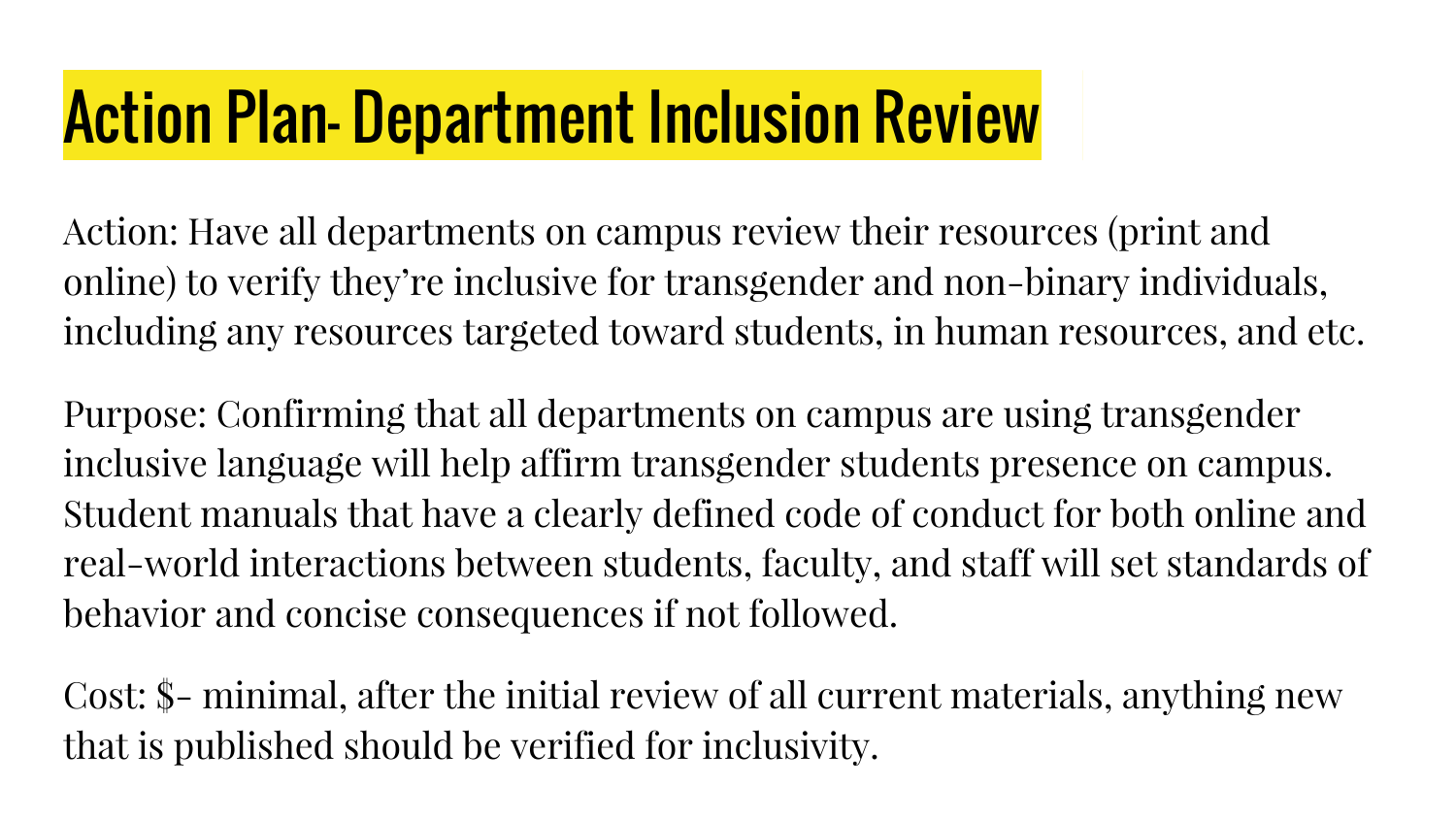#### Action Plan- Gender Inclusive Restrooms

Action: Create a campus map for existing gender inclusive restrooms and create new inclusive restrooms in expanded locations throughout Centrist College's campus.

Purpose: Increase the availability and awareness of gender inclusive restrooms on campus.

Cost: \$-\$\$\$, cost will depend on the conversion of existing spaces and how many new spaces are created. The creation of a map for the restrooms would be very minimal, and can be accessed online through the school's website or app if applicable.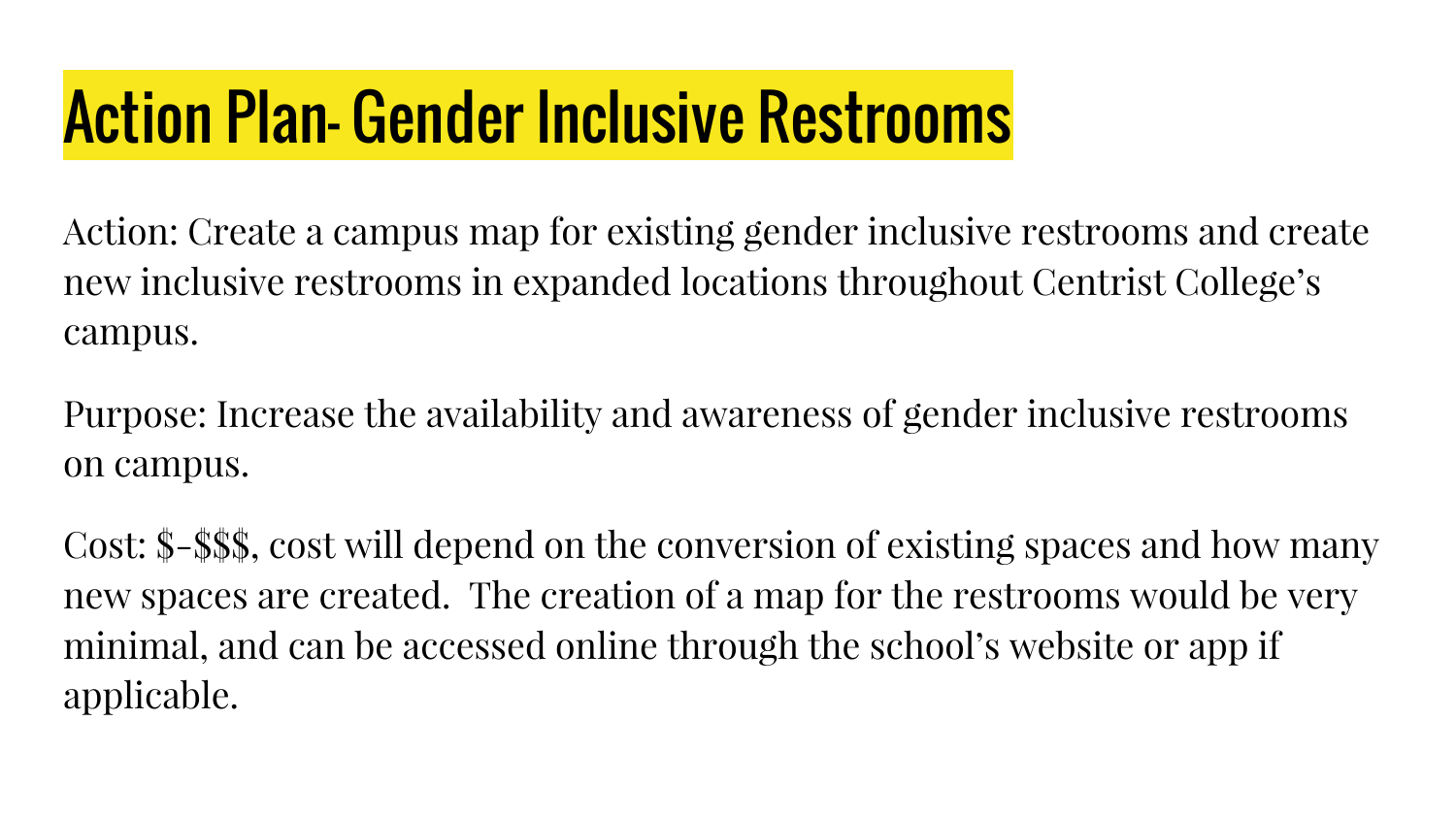#### Action Plan- Transgender Advisory Committee

Action: Create an advisory committee comprised of transgender and ally students and staff. All members of the advisory committee must be volunteers. No one can be approached on an individual basis because of their identity. Recruiting will be done through public announcements.

Purpose: The advisory committee will highlight issues affecting the transgender community on campus and provide feedback on current and future policies. This committee will also bridge the gap between students and administration, allowing for student-driven programming and policies.

Cost: \$- minimal, there will be no additional monetary compensation given for volunteers of the advisory committee.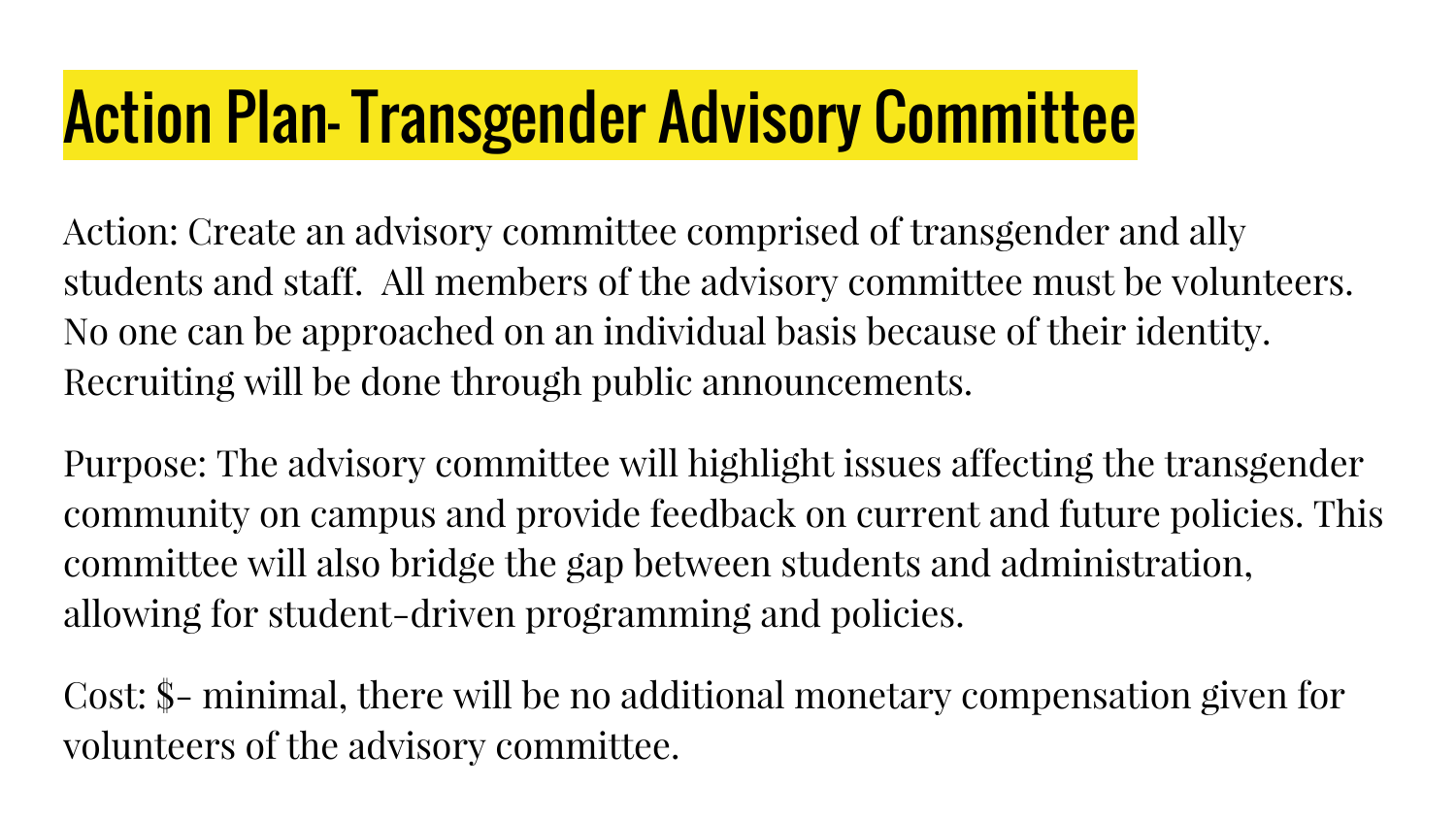#### Action Plan- Office of Social Justice and Inclusion

Action: Create an Office of Social Justice and Inclusion.

Purpose: The Office of Social Justice and Inclusion would create safer spaces on campus for students to exist and give guidance to associated student organizations. Office staff will serve on and host the Transgender Advisory Committee, giving input on existing and developing policies to make sure they are inclusionary to students who identify with marginalized populations. The creation of this office will also address issues of race, spirituality, gender, and sexual orientation through continual programming and events.

Cost: \$\$\$\$\$- high, however the cost associated with creating this space would be an investment to the future of the college. To have trained social justice educators on staff would help Centrist College remain inclusionary and attract prospective students and employees for years to come.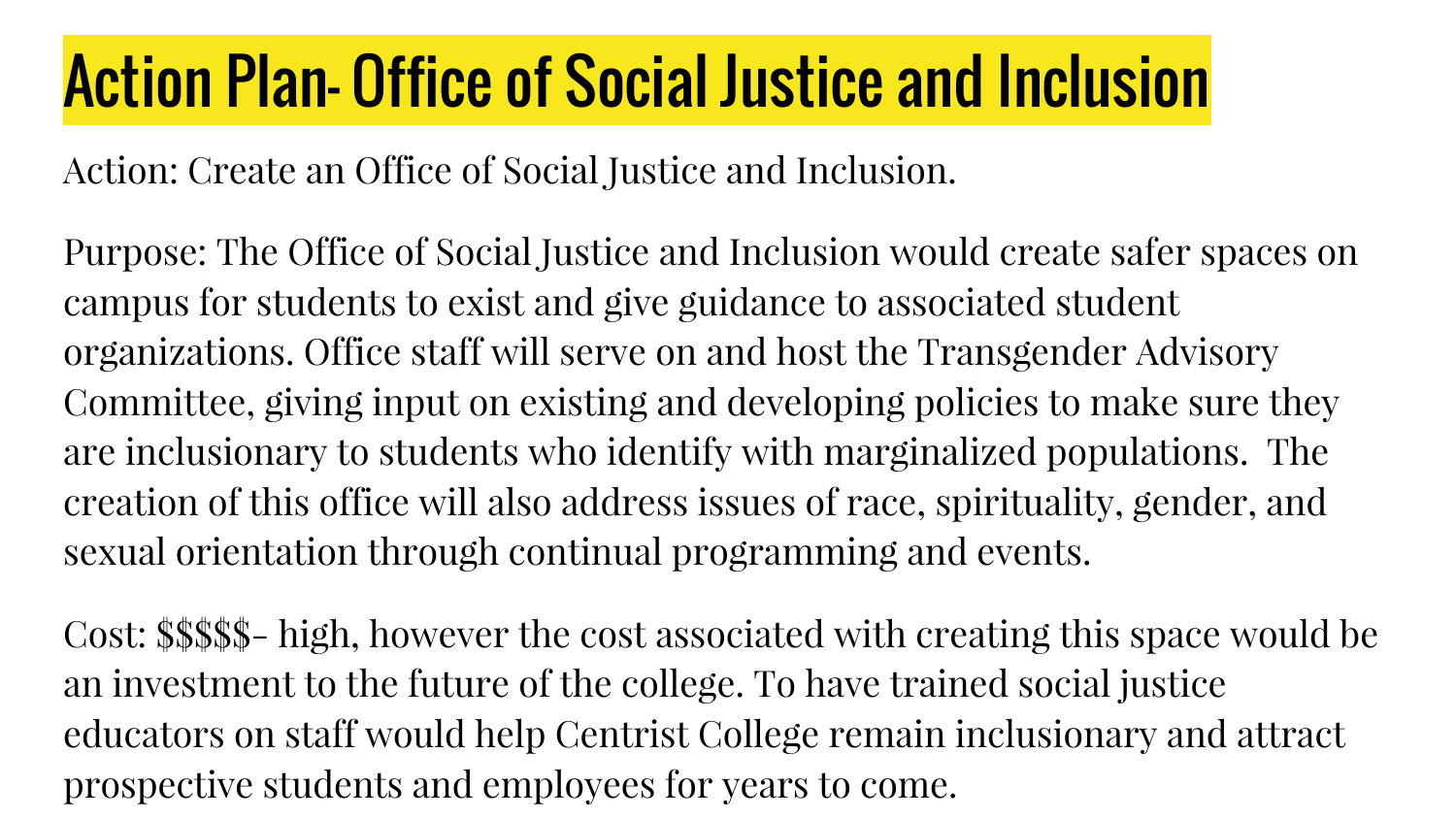#### Action Plan- Add Specialized Staff

Action: Hire staff who specialize in LGBTQIA+ education and mental health.

Purpose: In addition to the staff in the Office of Social Justice and Inclusion, hiring staff who specialize in LGBTQIA+ issues are needed, especially to address mental health concerns within this student demographic. This is necessary to ensure a balanced, holistic approach to these students' education.

Cost: \$\$-\$\$\$, cost would depend on the present competency and additional training needed for current staff. If needed, Centrist College would be open to creating an additional position to specifically address LGBTQIA+ needs.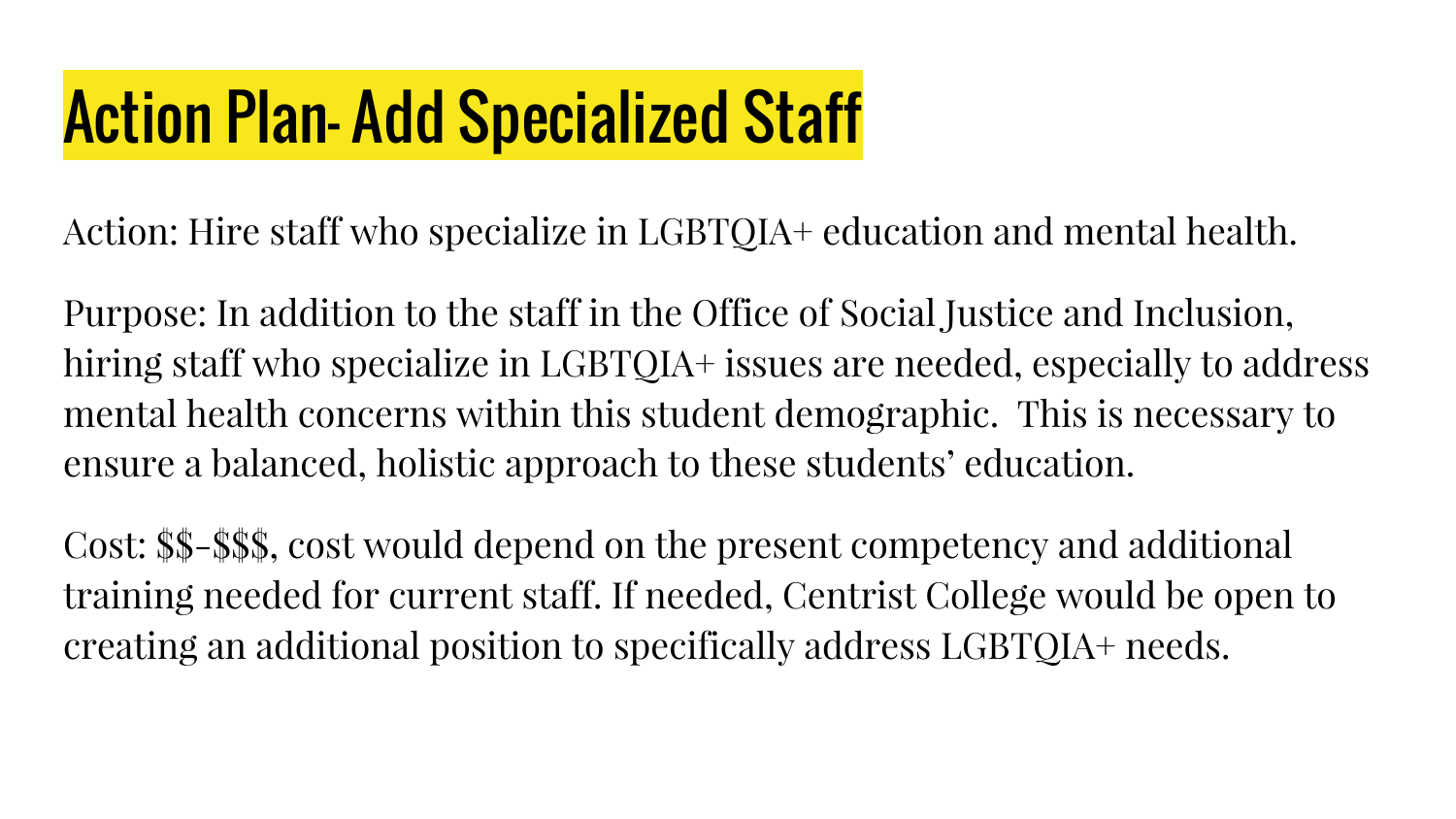## **Metrics of Success**

In order to measure the success of these new initiatives, Centrist will utilize the benchmarks set forth in the Campus Pride Index. The Campus Pride index is a measurement tool used to assess policies and resources provided to the LGBTQ+ population attending colleges & universities. The Campus Pride Index rates schools based on the following criteria:

- LGBTQ Policy Inclusion
- LGBTO Support & Institutional Commitment
- LGBTQ Academic Life
- LGBTQ Student Life
- LGBTQ Housing
- LGBTQ Campus Safety
- LGBTO Counseling & Health
- LGBTO Recruitment & Retention Efforts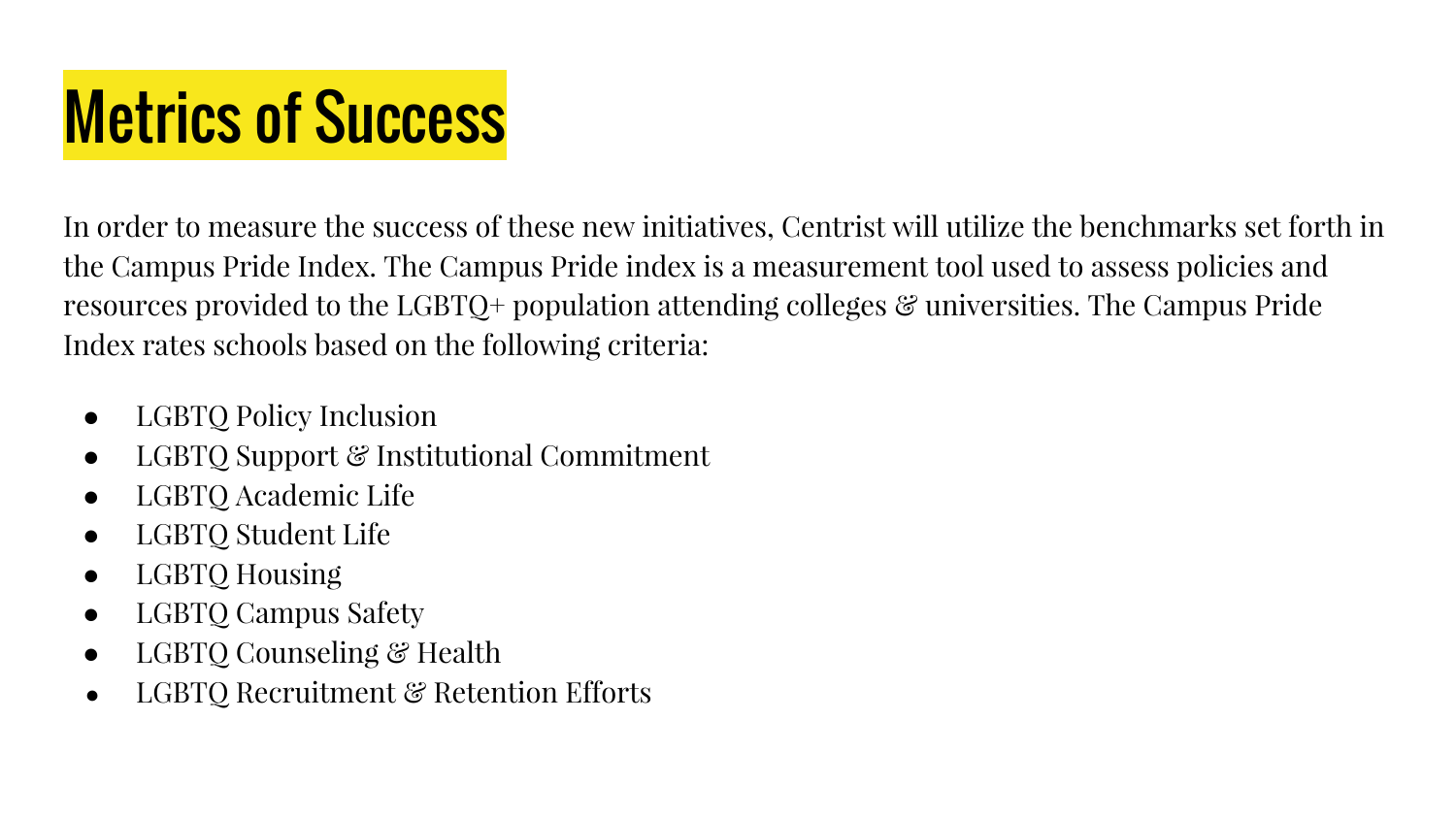

In order to ensure the success of these programs and initiatives, Centrist College will need to develop a comprehensive policy that details consequences for noncompliance.

Failure on the part of the administration to enforce the new policies will compromise the integrity of the inclusionary program.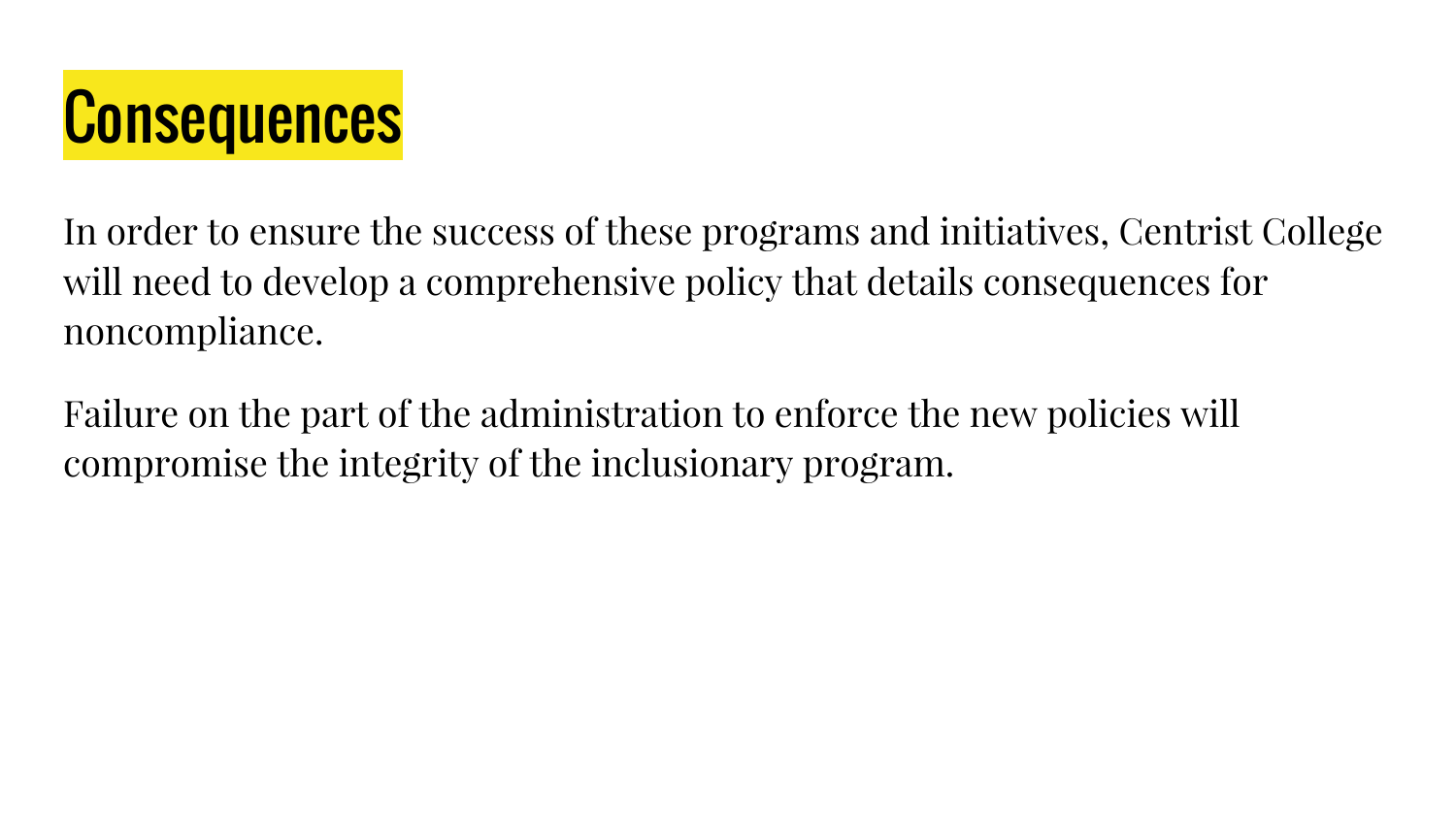

While the action plans suggested vary in cost, the benefits are well worth the investment considering the specific needs of transgender and non-binary individuals.

Creating an inclusive and welcoming space will not only attract transgender students and staff, but will help boost campus enrollment and retention rates.